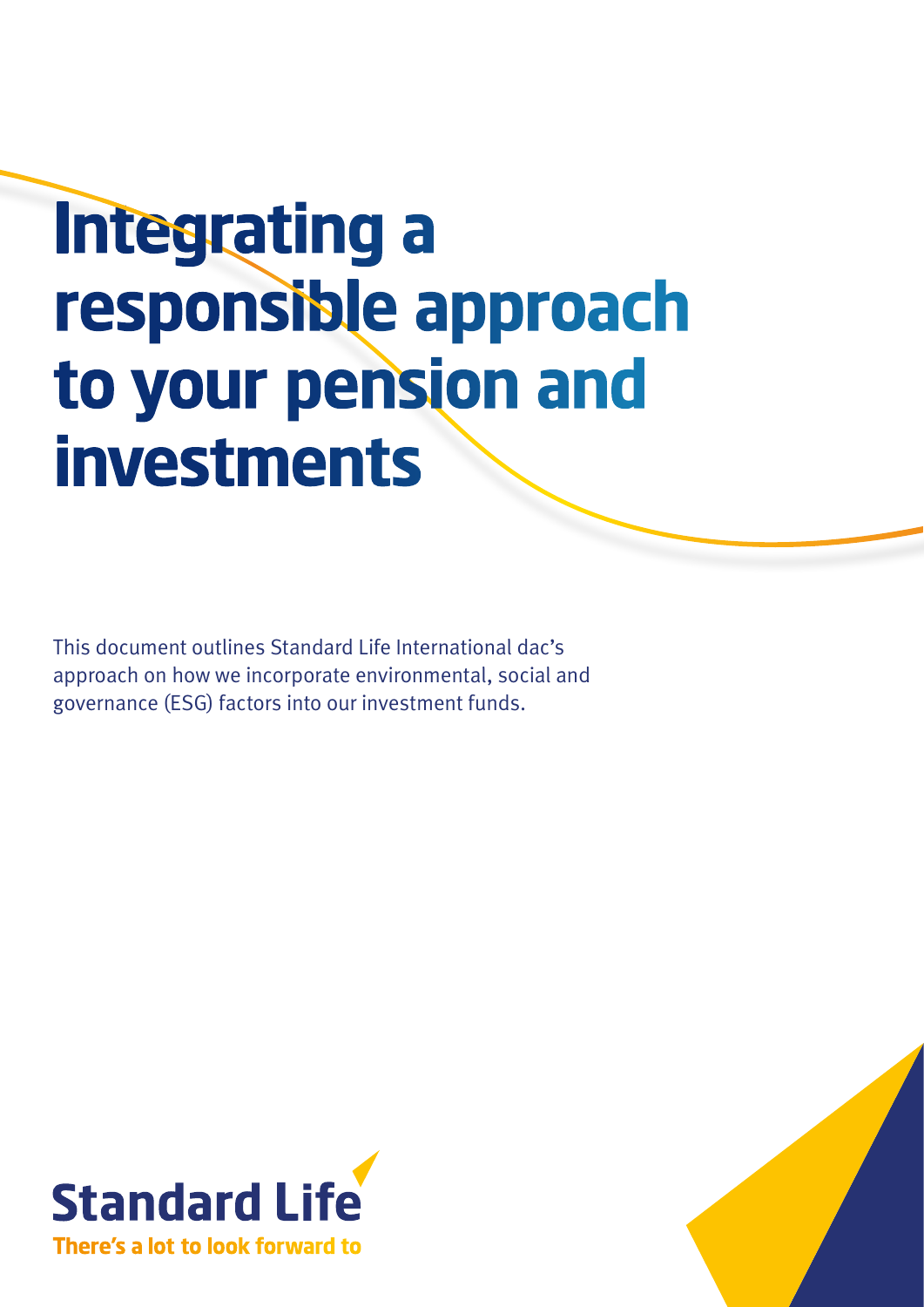### **Contents**

 $\mathbb{A}$ 

m

| 01 | Who we are                                           |
|----|------------------------------------------------------|
| 03 | Committing to a sustainable future                   |
| 04 | Our approach to responsible investing                |
| 06 | Different approaches to ESG investing                |
| 07 | Due diligence on our asset managers                  |
| 08 | Active stewardship                                   |
| 09 | How we disclose and report on responsible investment |
| 09 | Industry leadership                                  |
|    |                                                      |

**WIFICA**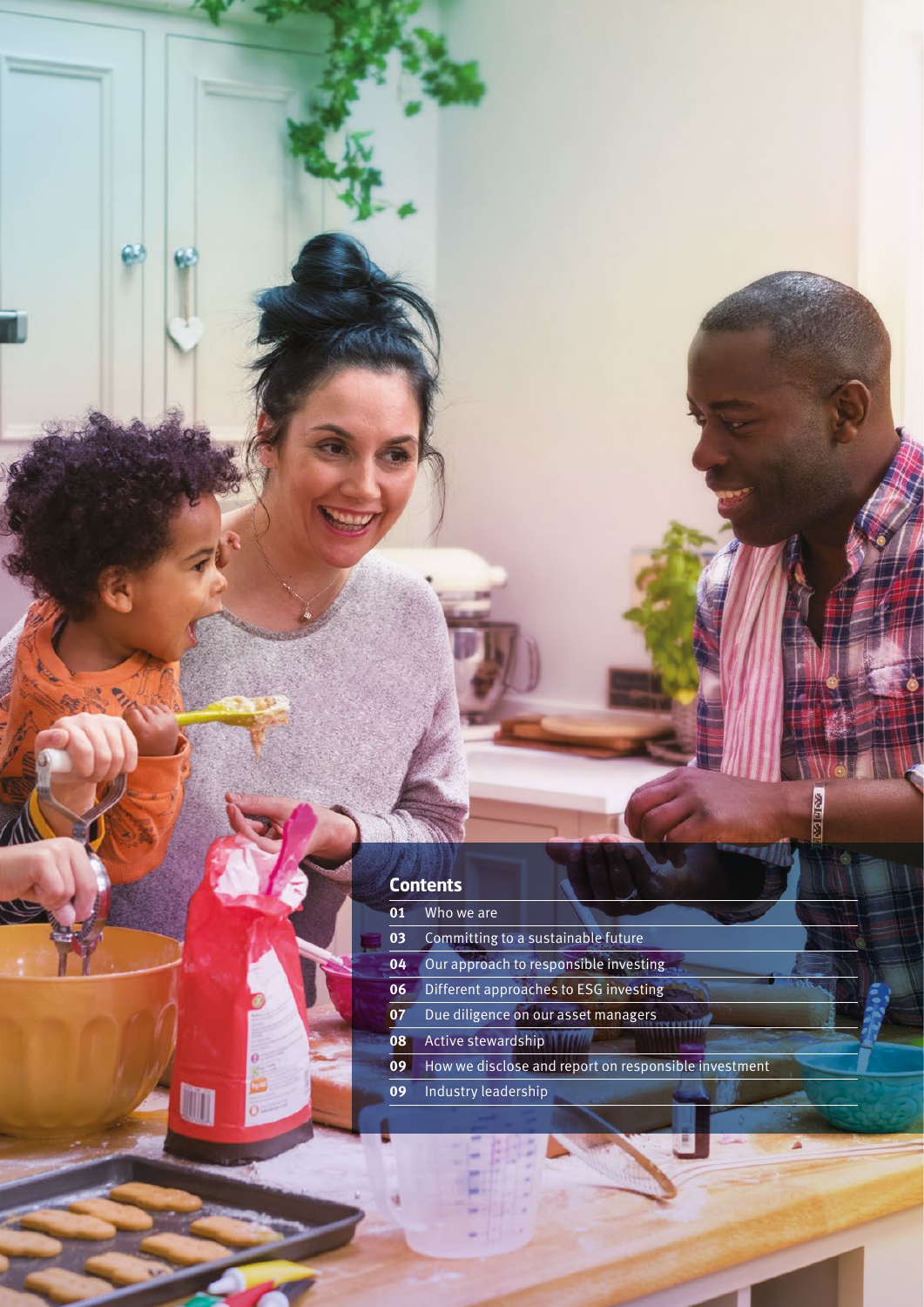### **Who we are**

Standard Life International dac is a life savings company with over 550,000 policy holders and €29 billion in policy holder assets. Headquartered in Dublin, we've been in Ireland since 1834. We are part of the Phoenix Group.

The Phoenix Group has around 14 million policies, and circa  $£324$  billion<sup>1</sup> of assets under administration and is the UK's largest long-term savings and retirement business. As an insurer and long term global investor, we have a duty of care to act in the best interests of all of our customers, shareholders and stakeholders.

### **What is responsible investment?**

Responsible investment is the practice of incorporating environmental, social and governance (ESG) factors into investment decisions and active stewardship.

### ESG issues can take many forms and cover a wide range of topics.

Here are a few of the many examples:

- Environmental: climate change, resource depletion, waste, pollution, deforestation
- Social: human rights, modern slavery, child labour, working conditions, employee relations
- Governance: bribery and corruption, executive pay, board diversity and structure, political lobbying and donations, tax strategy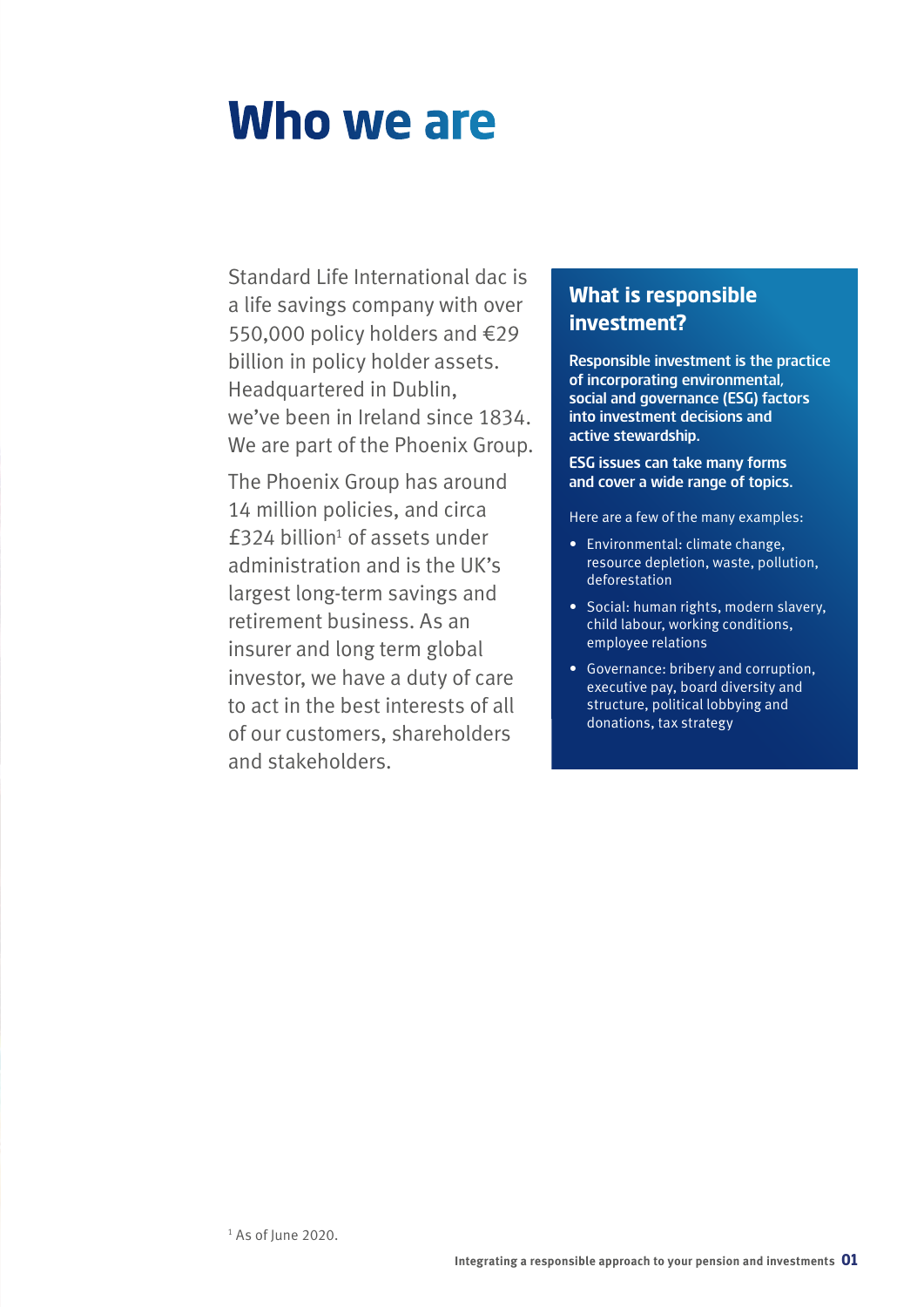### This document aims to tell you how we incorporate Responsible Investment practices into the management of our company assets as well as the funds that you are invested in. It covers all our funds and all asset classes in all markets including equities, fixed income, property, as well as alternative asset classes.

While we don't expect our Responsible Investment approach to change often, we may change this at any time to reflect the needs of our customers, shareholders, and stakeholders.

We do expect our approach to evolve as the business environment changes.

At Standard Life, we delegate all of our investment management activities to third-party asset managers. They are responsible for the day-to-day investment management activities.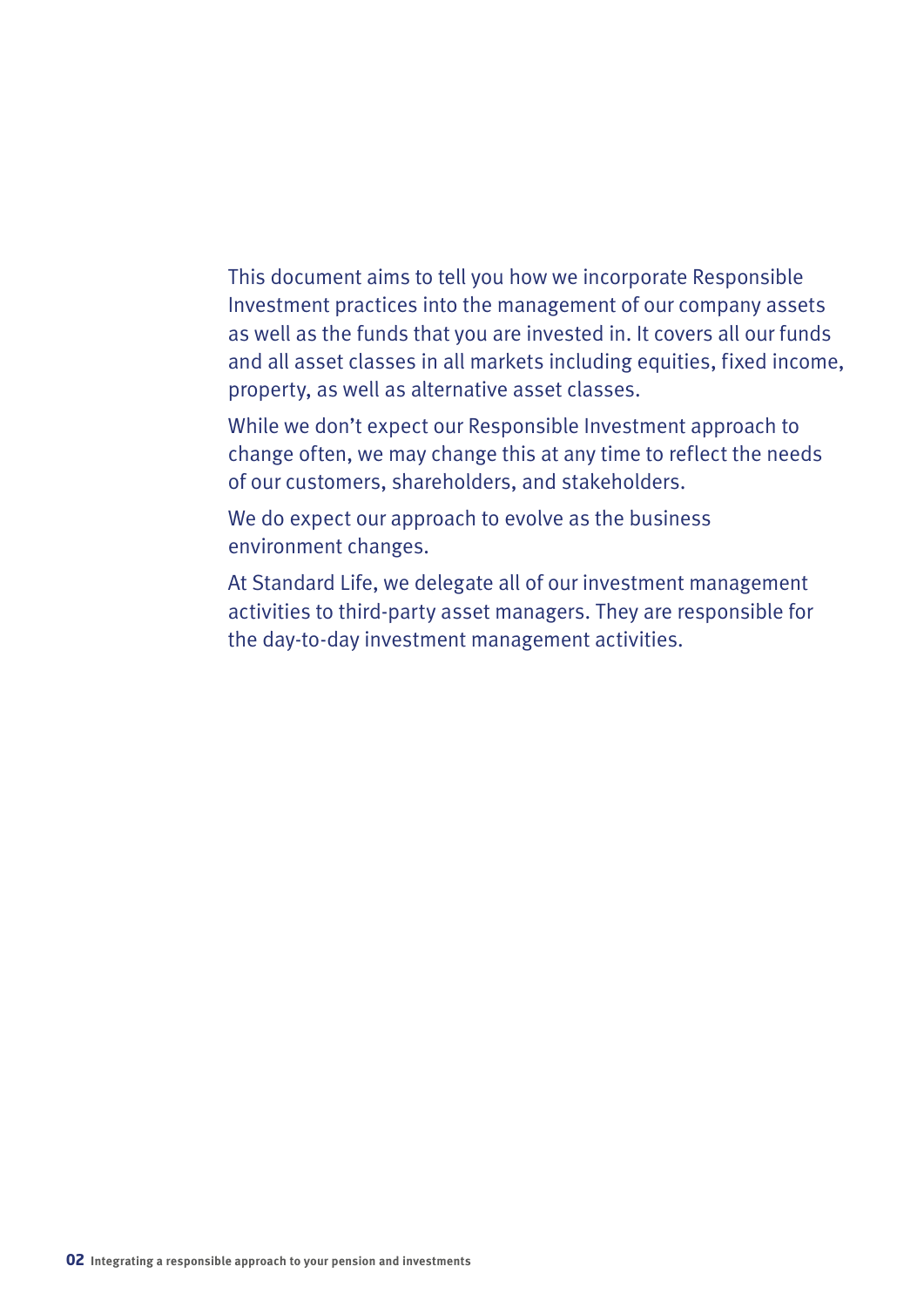### **Committing to a sustainable future**

Our vision, 'Committing to a sustainable future' sets out how we are integrating ESG considerations into our everyday operations. Fostering responsible investment is one of the six key sustainability commitments and is central to our mission of improving outcomes and delivering value for customers. Our six sustainability commitments are outlined below.

### **Fostering Responsible Investment**

**We are committed to factoring ESG matters into our investment decision-making process. We will play a vital role in decarbonising the capital markets and financing the transition to a sustainable, low carbon economy.** 

**We will achieve net-zero carbon in line with a 1.5 degree Paris aligned Science Based Target by 2050.**

### **Delivering for our customers**

**We will focus on product innovation, financial education and digital solutions that will help customers enjoy a secure financial future.** 

### **Reducing our environmental impact**

**We are committed to minimising our impact on the environment and to promoting good environmental practice.** 

**We will attain net zero carbon emission in our operations by 2025.**

### **Investing in our people and culture**

**We are committed to fostering a sense of belonging for all employees, building a truly diverse workforce and adapting our ways of working to match the best interests of our employees.** 

### **Supporting our communities**

**We are committed to addressing pressing societal issues through developing our community engagement programmes.** 

### **Working ethically with our supply chain**

**We are committed to working with our suppliers to address key environmental and social issues in our supply chain.** 

You can find out more information on our sustainability commitments and our Group Responsible Investment philosophy on The Phoenix Group [website.](https://www.thephoenixgroup.com/investor-relations/reports-and-presentations/sustainability-report-download.aspx)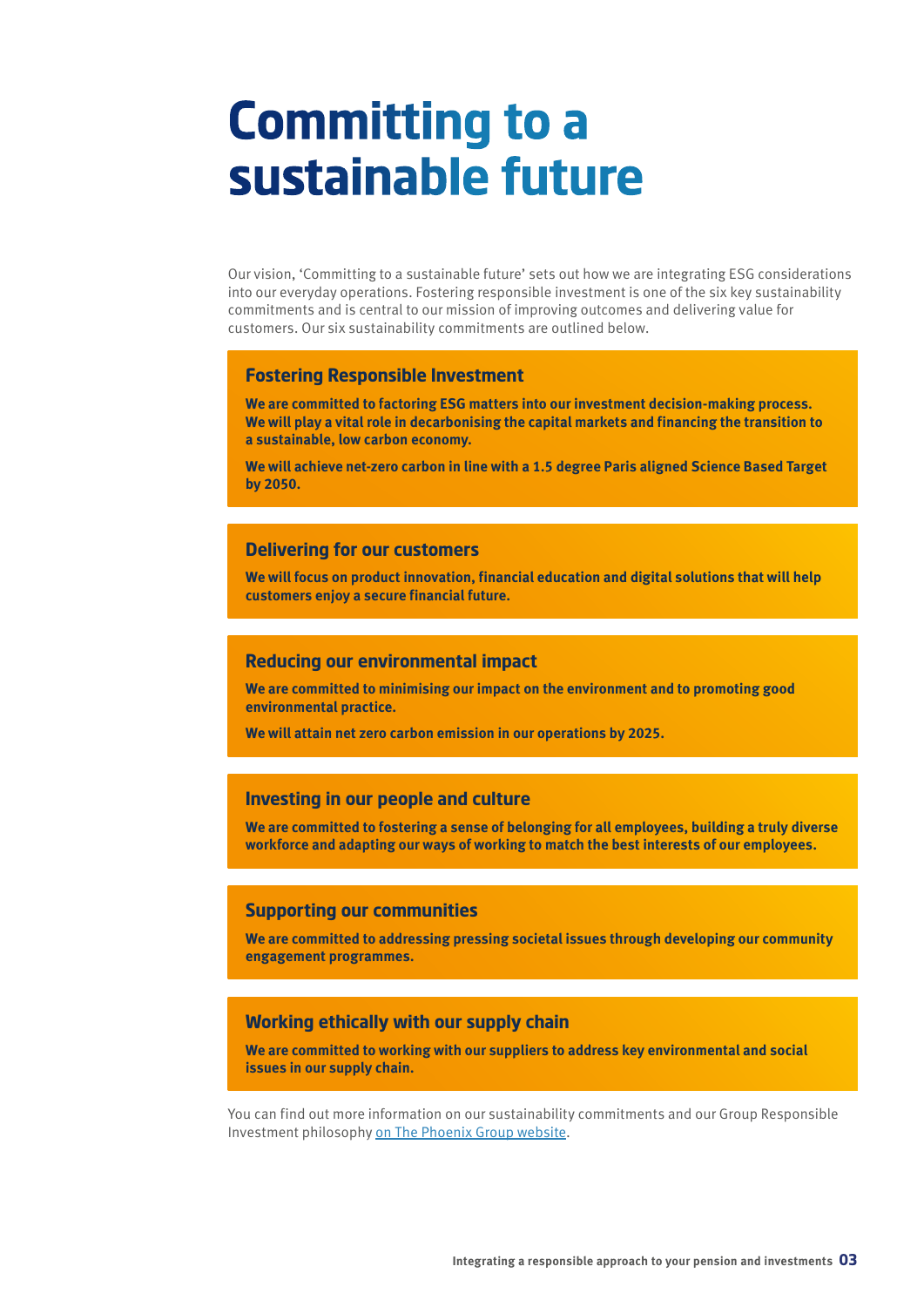# **Our approach to responsible investment**



We place our customers at the heart of our decisions. This lets us manage risks, support informed investment decisions and help generate long-term results for you.

To make sure that Responsible Investment factors are incorporated into investment decisions and how our assets are managed, we have adopted the approach described below.

### **What are ESG risks?**

With any investment, there are associated risks. Risk is simply a way to measure the level of uncertainty of an investment getting the returns that an investor might be expecting. Risks can come from many sources such as economic, political, market or, of course, ESG.

There are many ESG risks, which include those related to climate change, environmental management practices, human rights issues, and anti-bribery and corruption practices.

Climate change is one of the biggest risks that we all currently face, and it also poses risks and opportunities to your funds.

In December 2020, the Phoenix Group announced the commitments for its operations being net zero by 2025 and its investment portfolio net zero by 2050. We will be working with our strategic partners in the years ahead to look at all our solutions, our benchmarks, and stewardship, with our important net-zero 2050 commitments front of mind.

Our asset managers are responsible for monitoring and managing these risks, read on for more information on how we ensure this is managed appropriately and consistently with our approach.

### **Opportunities**

We believe that incorporating ESG considerations into investment-making decisions can boost returns over the long term. You could try to take advantage of opportunities like this by investing in our range of ESGfocused funds.

### **What is ESG integration?**

ESG integration is an approach which aims to identify and quantify the effect of ESG risks and issues on companies and their performance. At Standard Life, we believe that considering important financial ESG issues in the investment process improves the decision making and delivers better outcomes for our customers.

**Warning: The value of your investment may go down as well as up.**

**Warning: If you invest in this fund you may lose some or all of the money you invest.**

**Warning: This fund may be affected by changes in currency exchange rates**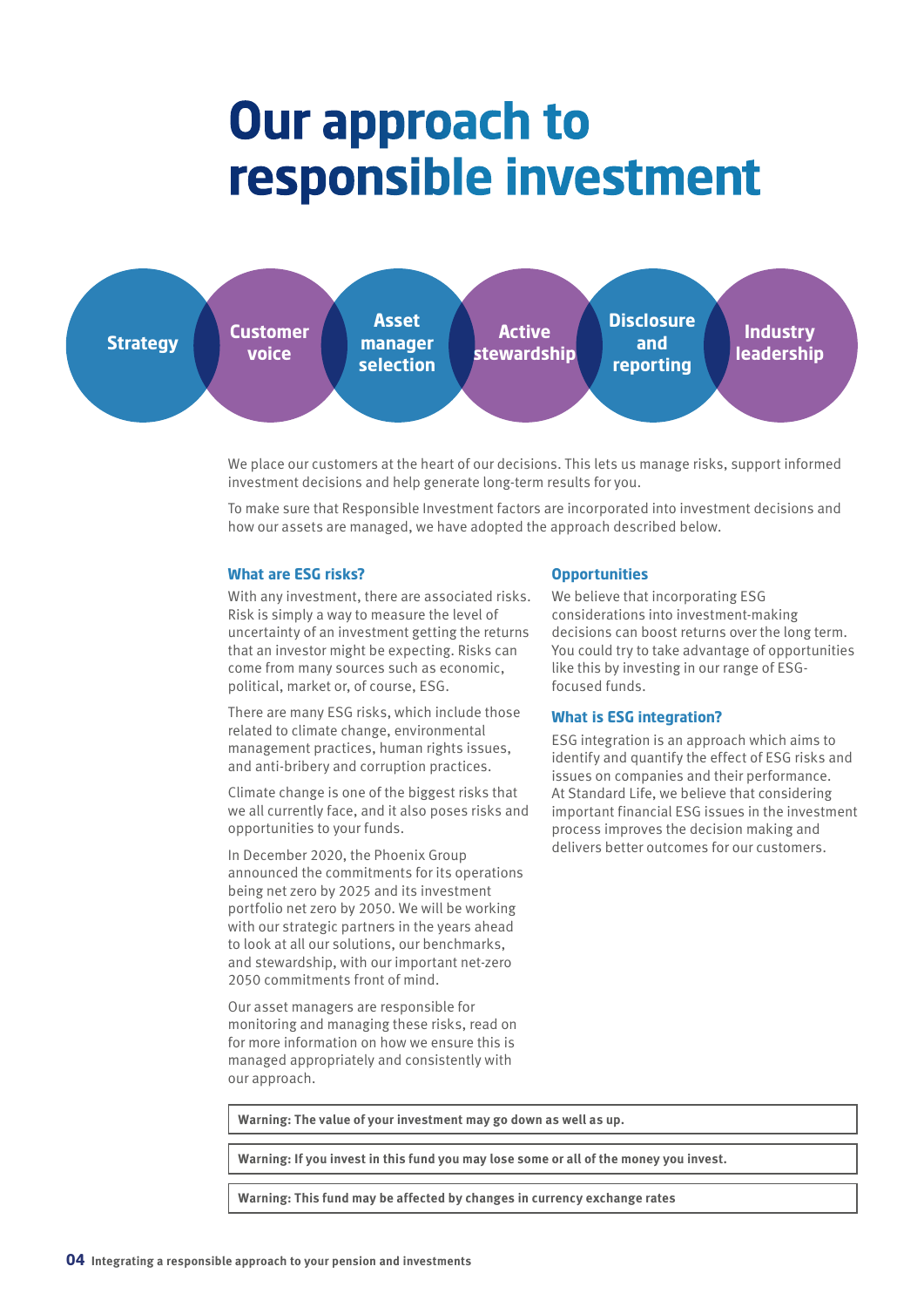### All funds will be managed in one of two ways: 'active' or 'passive'.

A fund that is **'active'** will have its asset manager actively manage the assets in it.

A fund that is **'passive'** will track an investment market or benchmark as closely as possible.

### **Passive and active investing**

We expect both active and passive managers to use effective stewardship to positively influence the companies within our funds. Our active funds must consider ESG factors when selecting assets for investments. There may be some passive funds that take ESG factors into account in a more direct way, usually by tracking a revised benchmark index.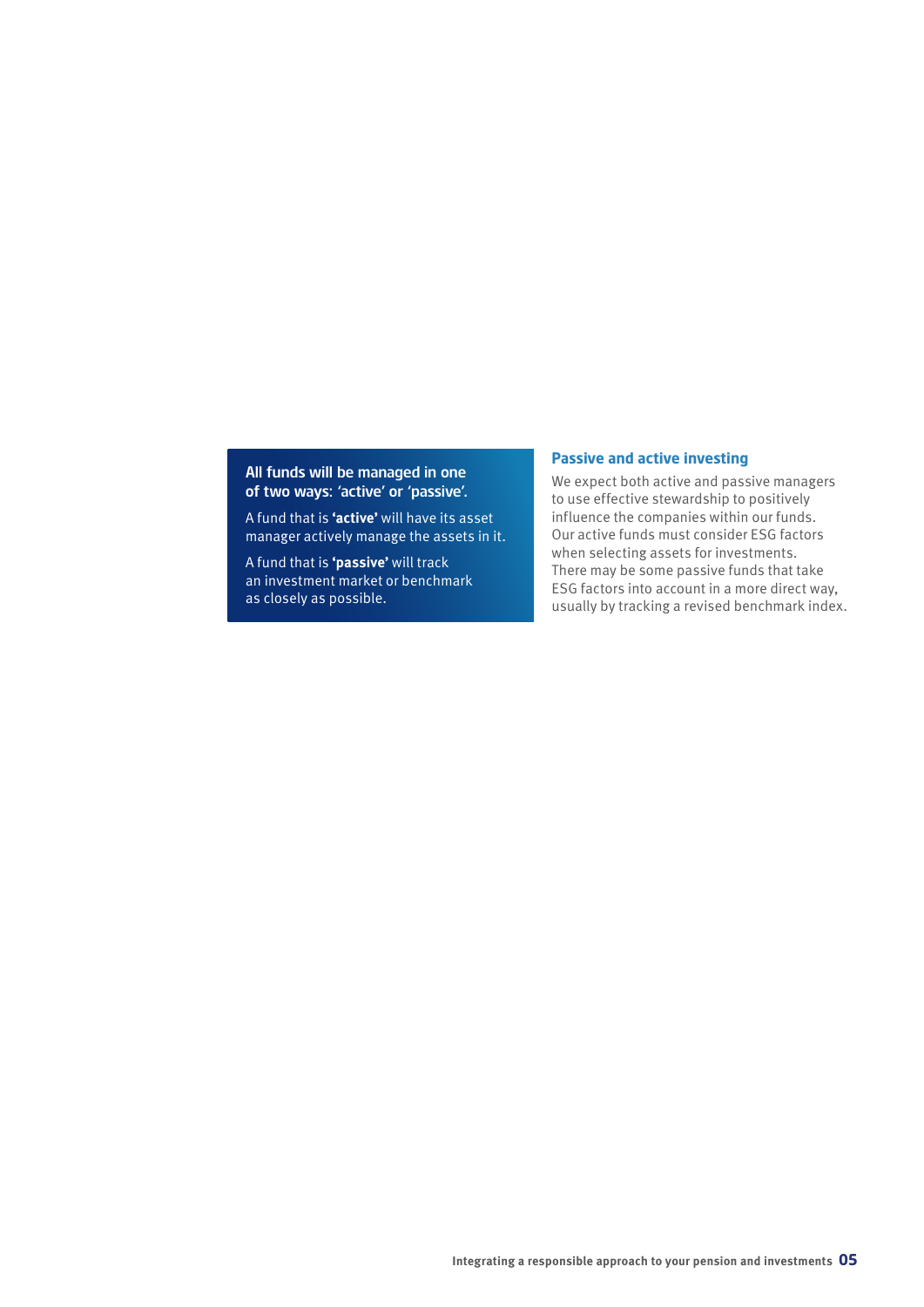# **Different approaches to ESG investing**

#### **Non-financial matters**

When handling your investments, we understand that there are matters to consider that cannot be quantified and categorised as a financial matter. These can reflect non-monetary and long-term values important for all our policyholders.

These non-financial matters are arguably just as important as the financial matters that we have discussed previously. These can include, but are not limited to:

- Ethical and religious considerations
- Social and environmental considerations

We understand that many of our customers wish to invest in ways that reflect their own personal values.

We have identified four distinct categories of ESG investing that may provide the potential for investors to align their values with their investments. For more information on our fund offerings please visit our [website](https://www.standardlife.co.uk/investments/guides/sustainable-investing?redirectfrom=oldsite/).

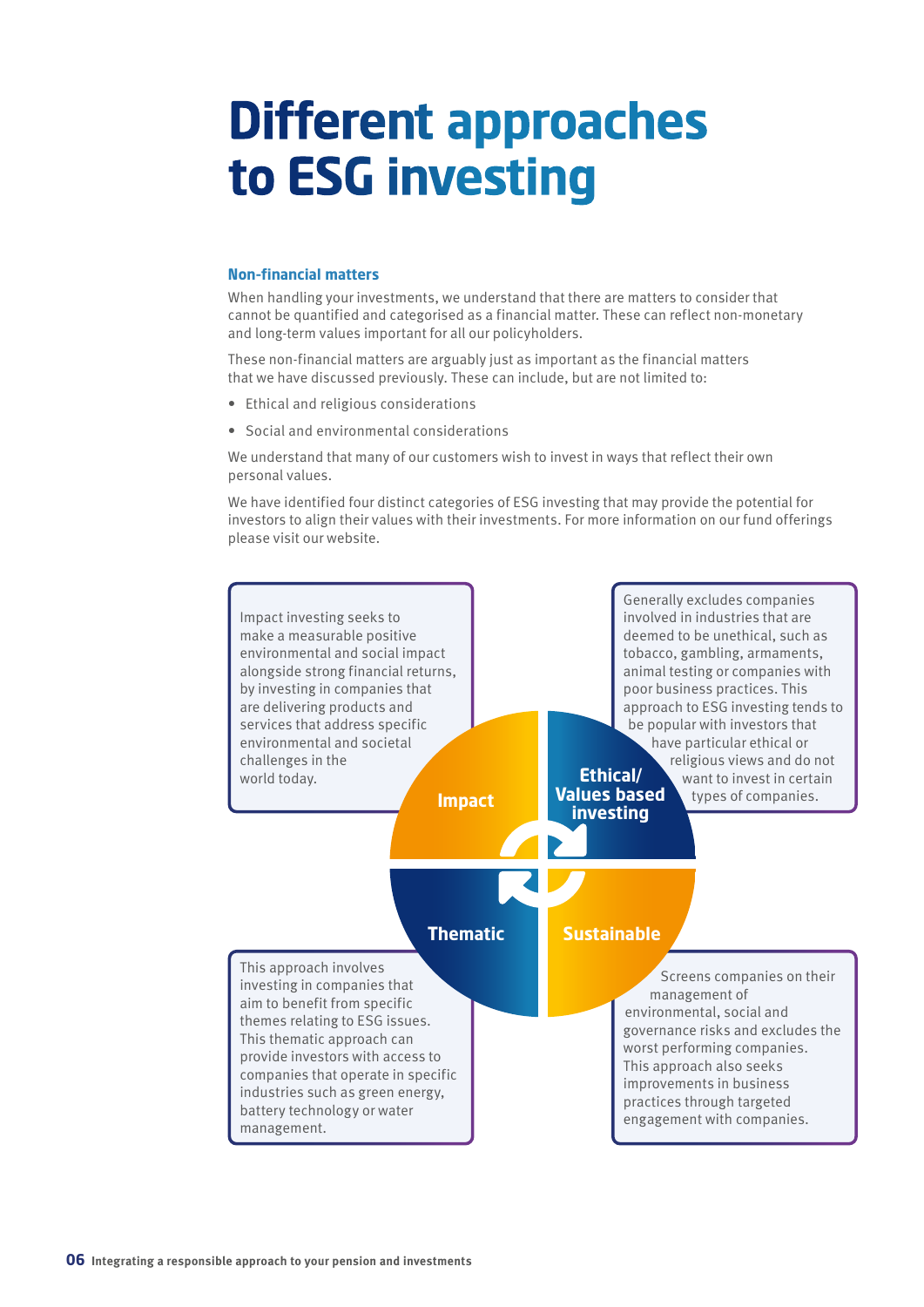# **Due diligence on our asset managers**

### **Due diligence**

We carry out due diligence for all potential asset managers to make sure that they are fit for purpose and suitable for managing funds. This includes assessing their capabilities, investment processes, financial reports, business structure and alignment with regulatory and industry bodies, including the United Nations supported six Principles for Responsible Investment (UN PRI).

We also conduct annual ESG due diligence exercise on our current asset managers to evaluate how they approach Responsible Investment.

### **How we assess for ESG**

We carry out an assessment process whereby we closely monitor our asset managers' Responsible Investment processes. Standard Life requires regular reporting on the efforts made by asset managers.

If managers of our funds fall short of our Responsible Investment standards, Standard Life will first proactively engage with them and seek rapid improvements. If this doesn't lead to improvements then we would decide to stop working with them.

If we find poor Responsible Investment behaviours when monitoring and reporting on our asset managers, it will factor into our manager selection and due diligence process.

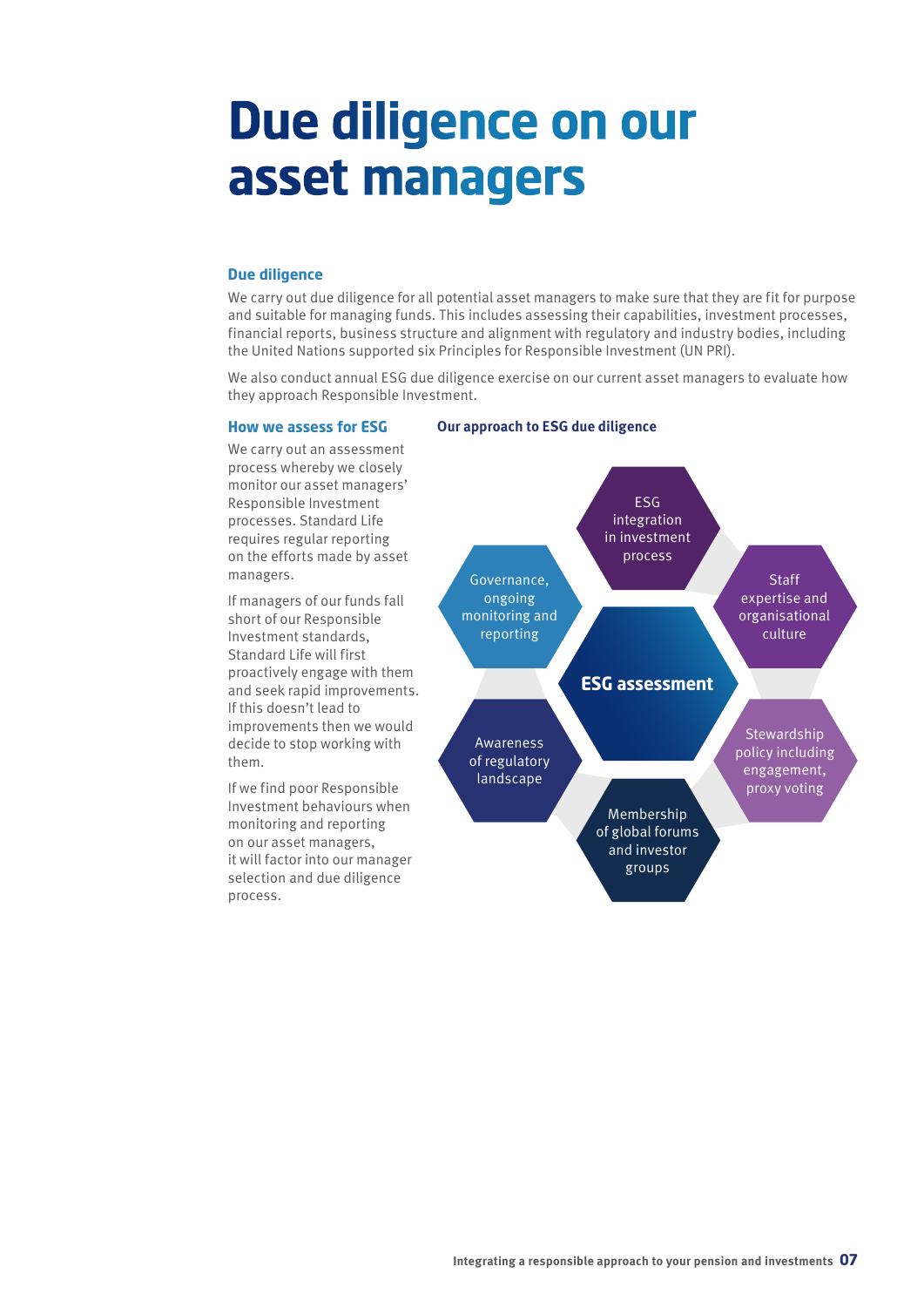# **Active stewardship**

### **What is stewardship?**

Stewardship is the responsible allocation, management and oversight of money invested to create long-term value for you and leading to sustainable benefits for the economy, the environment and society. There are two key aspects to stewardship: voting (where rights exist) and engagement, which is applicable more broadly across asset classes.

Stewardship is an integral part of ESG management and it's our responsibility to engage with our asset managers to make sure they are carrying out effective stewardship to influence them to make positive change where possible.

#### **Driving improvement**

We continuously engage with the asset managers of our funds to encourage them to always improve their Responsible Investment practices. We also expect our asset managers to report to Standard Life on Responsible Investment activity regularly.

#### **Engagement process**

As stewardship activity is delegated to our asset managers, Standard Life doesn't engage directly with the companies they invest in on ESG issues. We expect our asset managers to incorporate ESG considerations when they engage with these companies and make sure they meet our ESG requirements.

We engage with our asset managers, looking for evidence of how they have engaged with the firms that they choose to invest in.

### **Our asset managers**

You can find out more about the engagement and voting activity of our asset managers on their websites. Below are links to the managers who manage our funds:

**[Aberdeen Standard](https://www.aberdeenstandard.com/docs?editionId=bfcb3d9c-0a6e-4e14-8eb2-26ee56d3a45d) Investments**

**[Vanguard](https://about.vanguard.com/investment-stewardship/)**

#### **Voting policy and process**

As mentioned, as part of our stewardship role, asset managers vote on our behalf and we make sure all of our asset managers have a voting policy in place.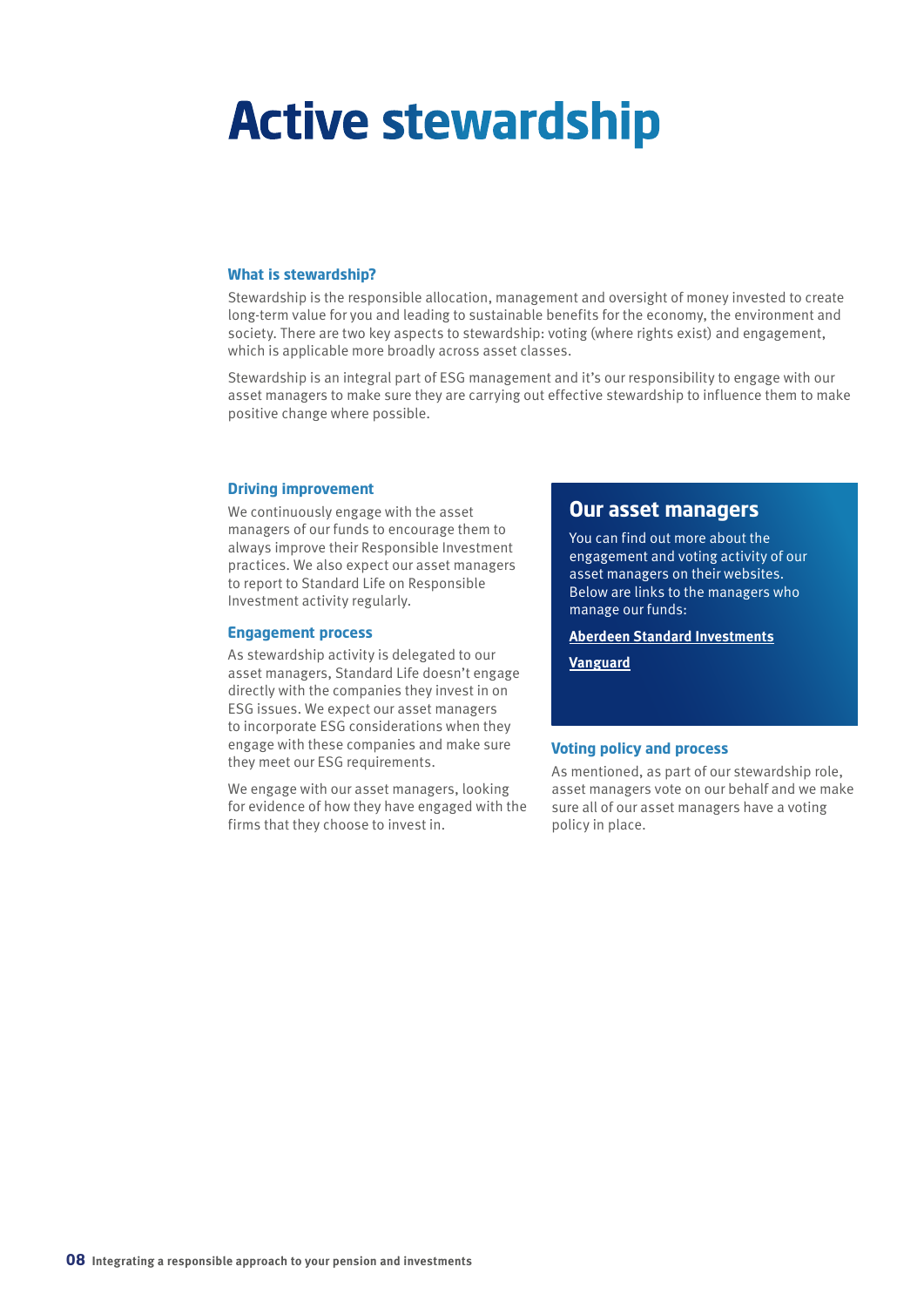### **How we disclose and report on responsible investment**

Standard Life is committed to reporting on goals, actions and results we take to meet our Responsible Investment approach. We are also committed to making sure that our asset managers' report on any responsible investment activities they take when managing your money.

We are and will continue to work with our asset management partners in developing and improving ESG and stewardship reporting.

### **Industry leadership**

We're committed to talking to and working with other institutions, national as well as international associations, and trade bodies to promote Responsible Investment and raise standards across the industry.

The Phoenix Group is currently part of the Institutional Investors Group on Climate Change and The Green Finance Institute.

#### **Promoting responsible investment**

As a minimum, we expect all new asset managers to be signatories to the UN PRI. This makes sure that they follow the UN PRI principles when managing our funds.

#### **Industry engagement**

The Phoenix Group is a member of a number of industry bodies and is committed to open dialogue and collaboration with other institutions, national as well as international associations, to promote Responsible Investment . The Group is part of the following industry bodies:

#### **United Nations Principles of Responsible Investment**

The Phoenix Group principles are aligned to the United Nations supported six Principles for Responsible Investment ('UN PRI') and we are a signatory to the UN PRI, which means that the Group will be committed to complying with and will report annually on actions taken to adhere.

### **Institutional Investors Group on Climate Change ('IIGCC')**

The IIGCC is the European membership body for investor collaboration on climate change. The Group joined the IIGCC in 2019 and has been an active member; contributing to various working groups and discussions of the Paris Aligned Investment Initiative programme.